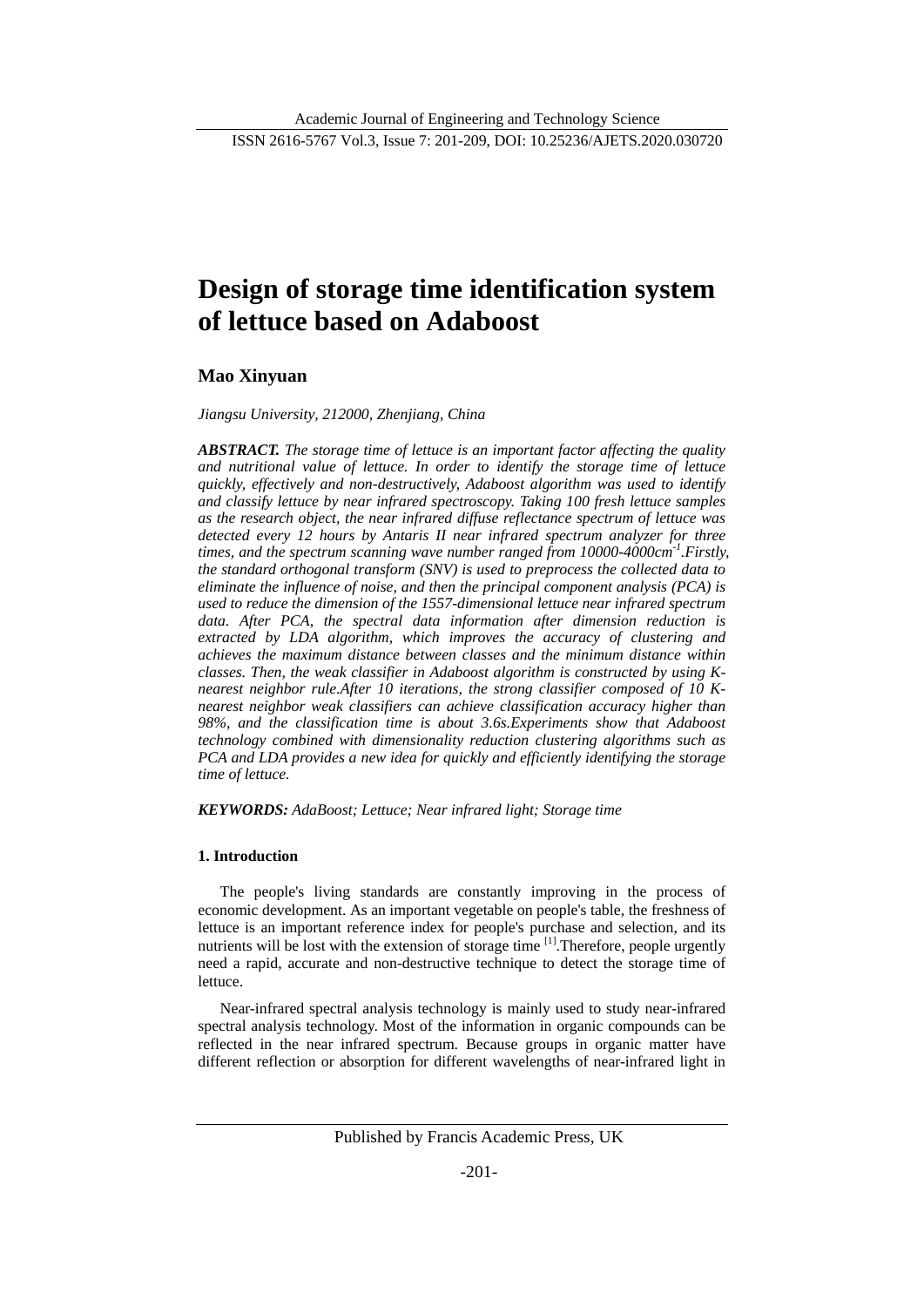ISSN 2616-5767 Vol.3, Issue 7: 201-209, DOI: 10.25236/AJETS.2020.030720

different environments, near-infrared spectroscopy can be used as a means to detect sample information  $[2]$ . Yin Shikui et al.<sup>[3]</sup>, taking typical conifer species in northeast forest areas as the research object, combined with near infrared spectroscopy technology, constructed a near infrared estimation model of wood basic density of Korean pine, larch and spruce fir, and realized the optimization of the wood density estimation model.

Adaboost algorithm, as a boost algorithm, its basic principle is to obtain the weak classifier with the smallest discourse power from the trained weak classifiers by allocating sample weights and discourse power of weak classifiers, and then to obtain a strong classifier by weighting, and even to add weak classifiers continuously, so that the strong classifier can achieve high accuracy. Therefore, it is widely used in various classification scenarios. Cheng Jiabing et al. [4] collected 150 green litchi images, used Adaboost algorithm to construct weak classifier, and finally formed a 16-layer cascade classifier, with the final recognition accuracy of 92.7% and recognition time of 1.27s s.In his research, the integral graph technique was used to analyze the eigenvalues quickly, which reduced a lot of time consumption.

Because the near infrared spectra of lettuce are different after different storage time, the near infrared spectra of lettuce can be detected by machine learning Adaboost to achieve classification. And the dimension of near infrared spectrum data of lettuce collected by near infrared spectrum analyzer is very high, principal component analysis (PCA) and linear discriminant analysis (LDA) are used to reduce the dimension of sample data, and then Adaboost weak classification is constructed by K nearest neighbor rule to identify the storage time of lettuce.

## **2. Related Classification Algorithm**

### *2.1 Adaboost algorithm*

Adaboost algorithm, as a boost algorithm, can effectively improve the classification accuracy by increasing the number of iterations. Different from other algorithms, in this algorithm, the weight of samples will change with iteration, and the weight of wrong samples will increase, while the weight of correctly classified samples will decrease. After updating the sample weight, the weight distribution of the sample will be applied to the training of weak classification  $h_t(x)$  and the next sample weight  $w_i$  and the discourse power  $h_i(x)$  of the weak classifier in the strong classifier  $a_t$  will be obtained.Iterate all the way to the end condition.

## *2.1.1 Adaboost algorithm flow*

Step 1: Initialize sample weights: if there are n samples, the initial weight of each sample is *w=1/N.*

$$
D_1 = \{w_{11}, w_{12}, \ldots, w_{1i}, \ldots, w_{1N}\}, w_{1i} = 1/N, i = 1, 2, \ldots, N
$$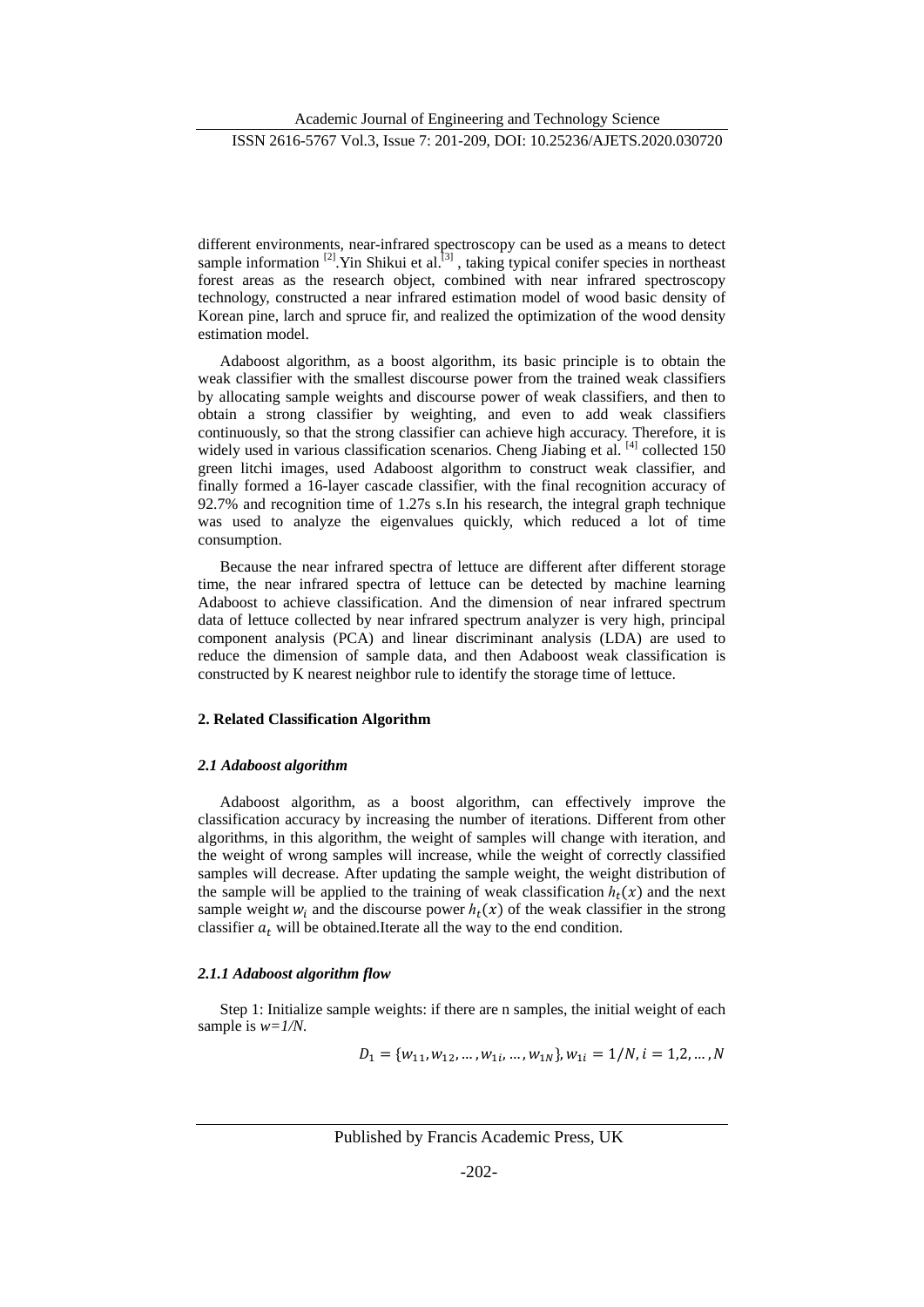Step 2: Iterate T times to train the weak classifier.  $t = 1, 2, ..., T$  And *t* is the number of iterations.

a. Start training from the pair of samples obtained in the first step  $D_t(t)$  $1, 2, \ldots, T$ , according to the formula

$$
e_t = P(\hbar_t(x_n) \neq y_n) = \sum_{n=1}^{N} w_{tn} I(\hbar_t(x_n) \neq y_n)
$$
 (1)

Calculate the error of the weak classifier  $e_t$ , and select the one with the smallest error function as the weak classifier  $h_t(x), x \to \{-1, +1\}$ .

b. Calculate the weight  $a_t$  of the weak classifier  $h_t(x)$ 

$$
a_t = \frac{1}{2} \log \frac{1 - e_t}{e_t} \tag{2}
$$

c. Update the weight distribution of samples in the sample set for the next iteration, in which the weight of the wrong samples will increase in the last round, while the weight of the correctly classified samples will decrease.

$$
D_{t+1} = (w_{t+1,2}, \dots, w_{t+1,i}, \dots, w_{t+1,N})
$$
 (3)

$$
w_{t+1,i} = \frac{w_{ti}}{z_t} \exp(-a_t y_i \dot{h}_t(x_i)) \quad Z_t = \sum_{i=1}^N w_{ti} \exp(-a_t y_i \dot{h}_t(x_i)) \quad (4)
$$

In the next iteration, the weight distribution  $D_{t+1}$  is used as the sample, and  $W_{t+1i}$  is also used as the weight of the updated I-th sample. The product of  $y_i h_i(x_i)$ is defined in  $\{+1,-1\}$ . Parameter  $Z_t$  is introduced as normalization factors, so that the sum of updated sample weights is 1.

Step 3: Combine strong classifiers  $H(x)$ 

$$
H(x) = sign(\sum_{t=1}^{T} a_t \lambda_t(x))
$$
\n<sup>(5)</sup>

Strong classifier  $H(x)$  is the weighted sum of weak classifier  $h<sub>i</sub>(x)$  and corresponding discourse power  $a_t$ , and then the result of symbolic function  $sign(f)$  operation.

#### *2.1.2 Advantages and disadvantages of AdaBoost*

In the derivation of Adaboost algorithm, we can see that Adaboost has the following advantages: (1) High precision;(2) Flexible construction of weak classifiers;(3) Consider the discourse power of each weak classifier. However, Adaboost also has some problems, such as slow training speed and sensitivity to abnormal samples.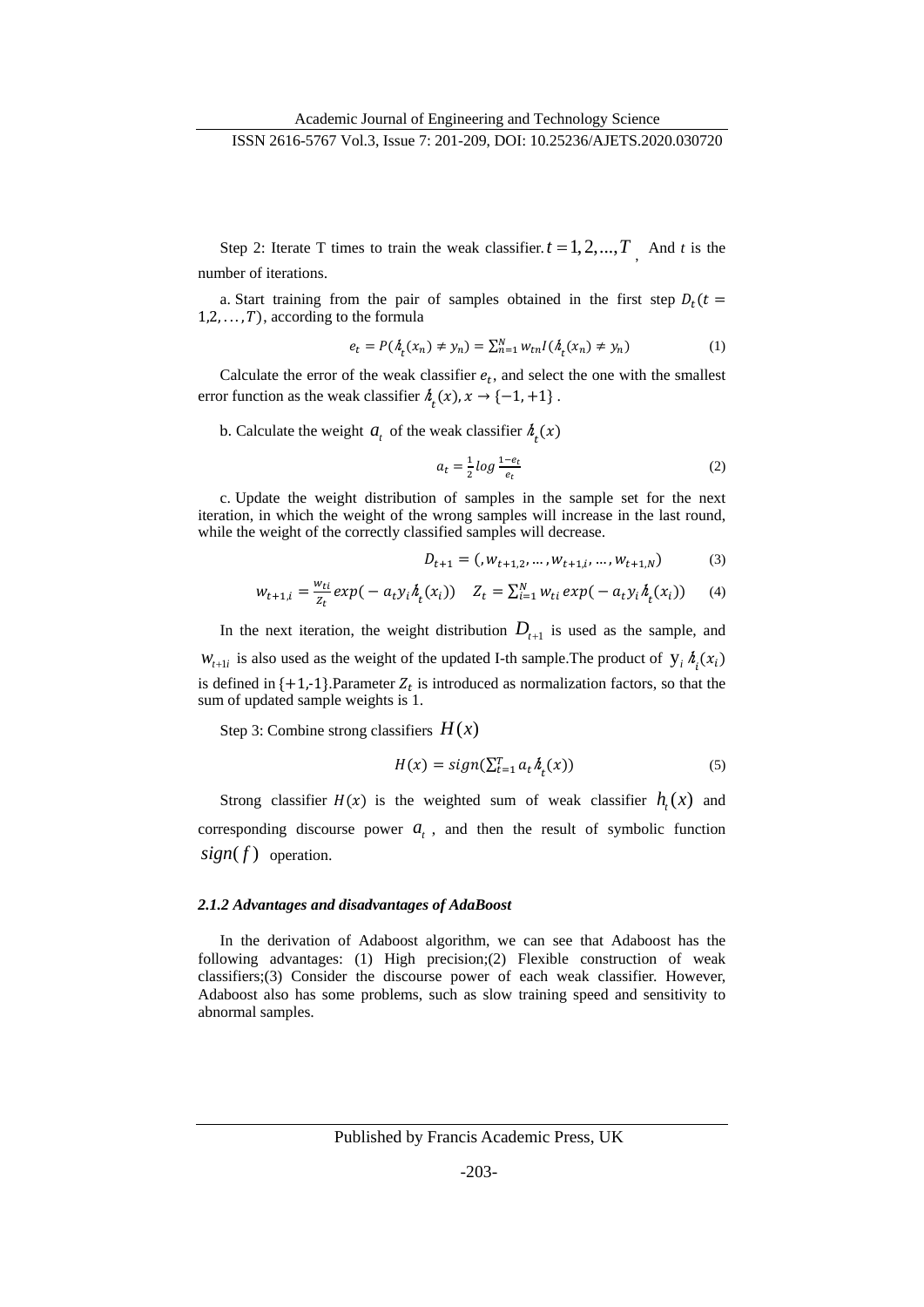## *2.2 LDA algorithm and PCA algorithm*

The LDA algorithm makes use of the features with the greatest differences among different categories in the high-dimensional features of samples, which make samples of different categories dispersed in the low-dimensional space, while samples of the same category are as close as possible in the low-dimensional space, so as to achieve the maximum ratio between the inter-class dispersion matrix and the intra-class dispersion matrix of samples. Therefore, LDA algorithm can not only reduce the dimension of data, but also facilitate direct classification<sup>[5]</sup>.

The main idea of PCA is to get a new k-dimensional sample set from ndimensional features, and the features in the new sample set are orthogonal to each other.Generally speaking, the selected k dimension can contain 90% or more of the information in the original data set, so as to achieve the purpose of data dimension reduction.

### *2.2.1 The difference between LDA and PCA*



Fig.1 is a schematic projection diagram of two-dimensional PCA, which shows that PCA algorithm is only a simple projection of data.Fig.2 is a projection diagram of two-dimensional LDA. Compared with PCA, LDA not only reduces the dimension, but also considers the differences among different categories. It can be seen that LDA can not only reduce the dimension, but also classify it simply <sup>[6]</sup>. However, LDA, as a linear discriminant method, can only be reduced to k-1 dimension at most, while PCA has no limit.

## *2.3 K nearest neighbor algorithm*

K-nearest neighbor algorithm is a supervised algorithm. Its basic principle is to use some distance criterion to get the distance between training samples and test samples, and select the minimum distance to achieve classification. There are two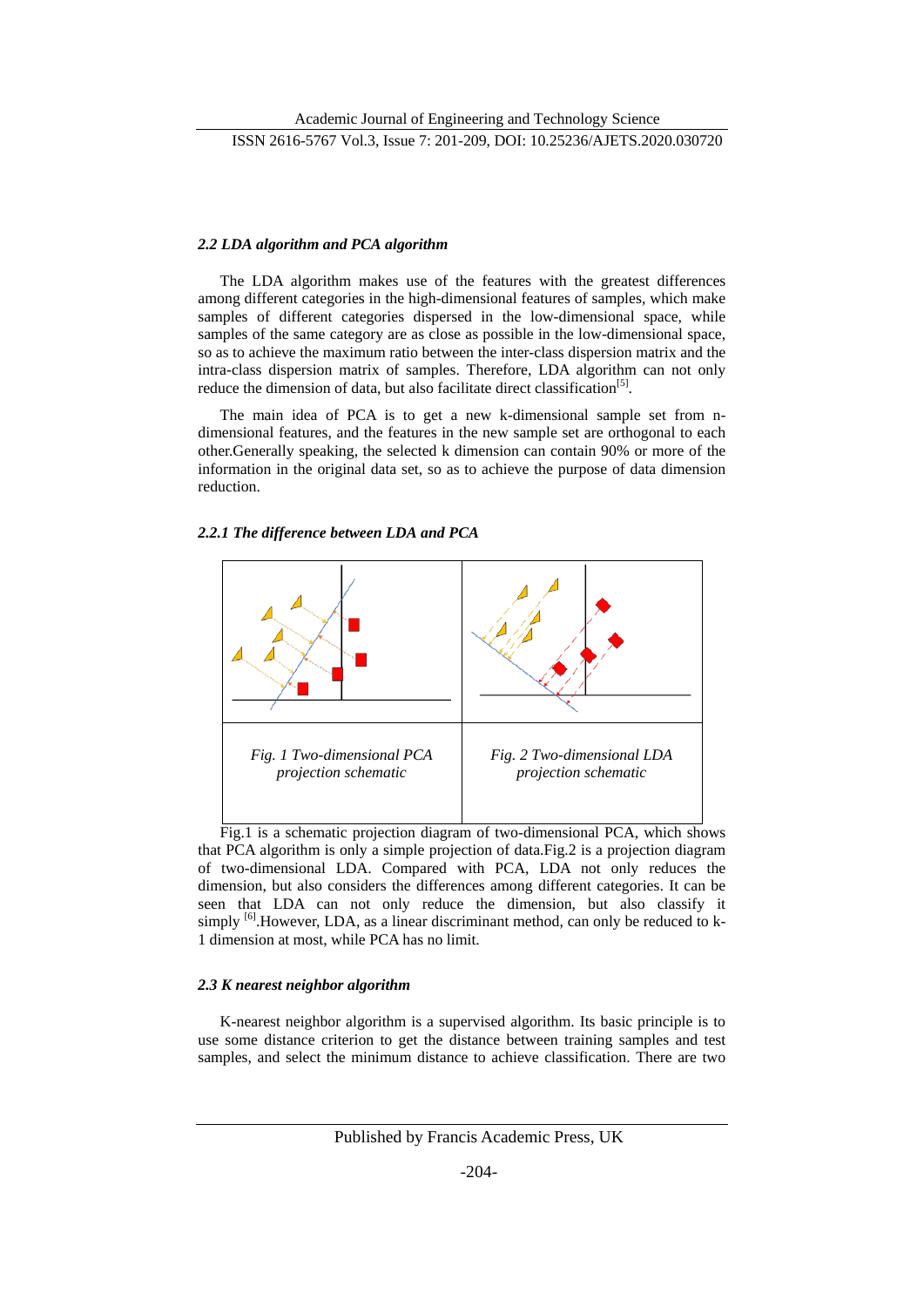key elements in K nearest neighbor algorithm: distance measurement and K value selection.

In K nearest neighbor algorithm, Euclidean distance, Manhattan distance, Mahalanobis distance and Chebyshev distance are generally used to measure the distance between two points in dimensional space. In this paper, Euclidean distance

$$
\text{criterion } d_{XY} = \sqrt{\sum_{k=1}^{n} (x_k - y_k)^2} \text{ is used.}
$$

The algorithm K in K nearest neighbor plays a great role. If you choose a small value of K, it is equivalent to classifying near the test sample. In this case, the approximate error of classification will be relatively small, while the estimation error of classification will be very large, resulting in over-fitting. Similarly, when the value of K is larger, the estimation error of classification results will be smaller in this case. But at the same time, due to the influence of distant test samples, the approximate error of classification will be relatively large, resulting in the phenomenon of under-fitting [7].

#### **3. Experiment and Result Analysis**

#### *3.1 Data acquisition and preprocessing*

In this paper, the near infrared light data of 100 lettuce samples after three different storage times were collected, and each time was regarded as a category, with a total of 300 sample data, and each dimension data had 1557 dimensions.90 of them are taken as training samples, and the other 90 are taken as test samples.

Due to the influence of noise such as solid particle size and surface scattering on lettuce samples during collection, the original data collected contains large noise, so SNV algorithm is used to preprocess the near infrared spectral data of samples to reduce the influence of noise [8].

#### *3.2 Sample dimension reduction*

Because the original near infrared spectrum data has 1557 dimensions, which is large and contains a lot of secondary information, this paper first uses PCA algorithm to reduce the 1557-dimensional data to dimension. After testing, in this paper, the value is selected as 10, which can retain more than 99% of the original data information.

After PCA, LDA algorithm is used to further realize supervised dimension reduction, which reduces the test sample data from 10 dimensions to 2 dimensions, at the same time, makes the distance between classes larger and the distance within classes smaller, and improves the classification effect of subsequent K nearest neighbors.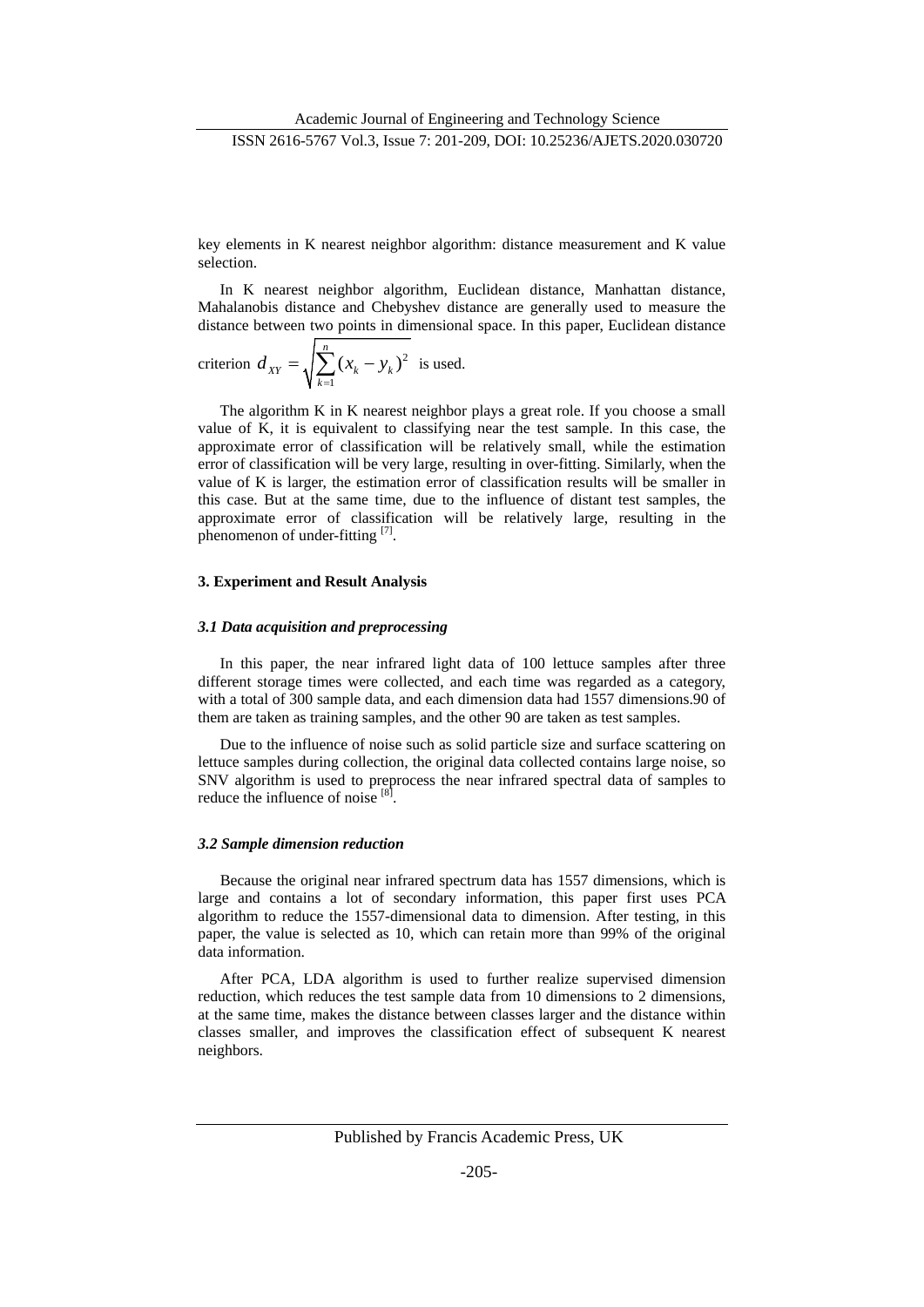ISSN 2616-5767 Vol.3, Issue 7: 201-209, DOI: 10.25236/AJETS.2020.030720

## *3.3 Build weak classifier and strong classifier*

After dimensionality reduction, the weak classifier is constructed by K nearest neighbor rule. In K nearest neighbor classification, this paper adopts Euclidean distance criterion.

In this paper, there are 10 iterations, and a strong classifier of test samples will be generated by the weak classifier in each iteration. In the  $t(t = 1, 2, \dots, 10)$  iteration, *t* k-nearest neighbor weak classifiers are generated, the sample weights of *t* times are updated, and the discourse power of the weak classifiers of times is obtained. Finally, the strong classifier will be used to classify the test sample set.

|  | Table 1 Classification accuracy and classification time |
|--|---------------------------------------------------------|
|  |                                                         |

| Times data                |       | C     | ς     | 4     |       | 6     |       | 8     | a     | 10    |
|---------------------------|-------|-------|-------|-------|-------|-------|-------|-------|-------|-------|
| Test set $(\%)$           | 86.67 | 92.21 | 93.33 | 95.56 | 98.89 | 100   | 98.89 | 100   | 100   | 100   |
| Classification<br>time(s) | 0.404 | 0.634 | 0.928 | 1.272 | 1.535 | 1.858 | 2.184 | 2.416 | 2.718 | 3.104 |

It can be seen from Table 1 that the classification accuracy of test set can reach 100% when the iteration times exceed 5 times, and it can be seen that the classification time increases approximately linearly with the increase of iteration times. After the fifth iteration, the accuracy is close to 100%, so choosing an appropriate number of iterations can not only reduce a large amount of computation, but also ensure the accuracy.

#### *3.4 Analysis and comparison*

#### *3.4.1 Weak classifier and strong classifier*

In this study, PCA+LDA+K nearest neighbor is used to construct Adaboost's weak classifier, so the accuracy of classifying test samples with only weak classifier and Adaboost's strong classifier in 10 iterations can be compared.



*Fig. 3 classification accuracy of AdaBoost and KNN*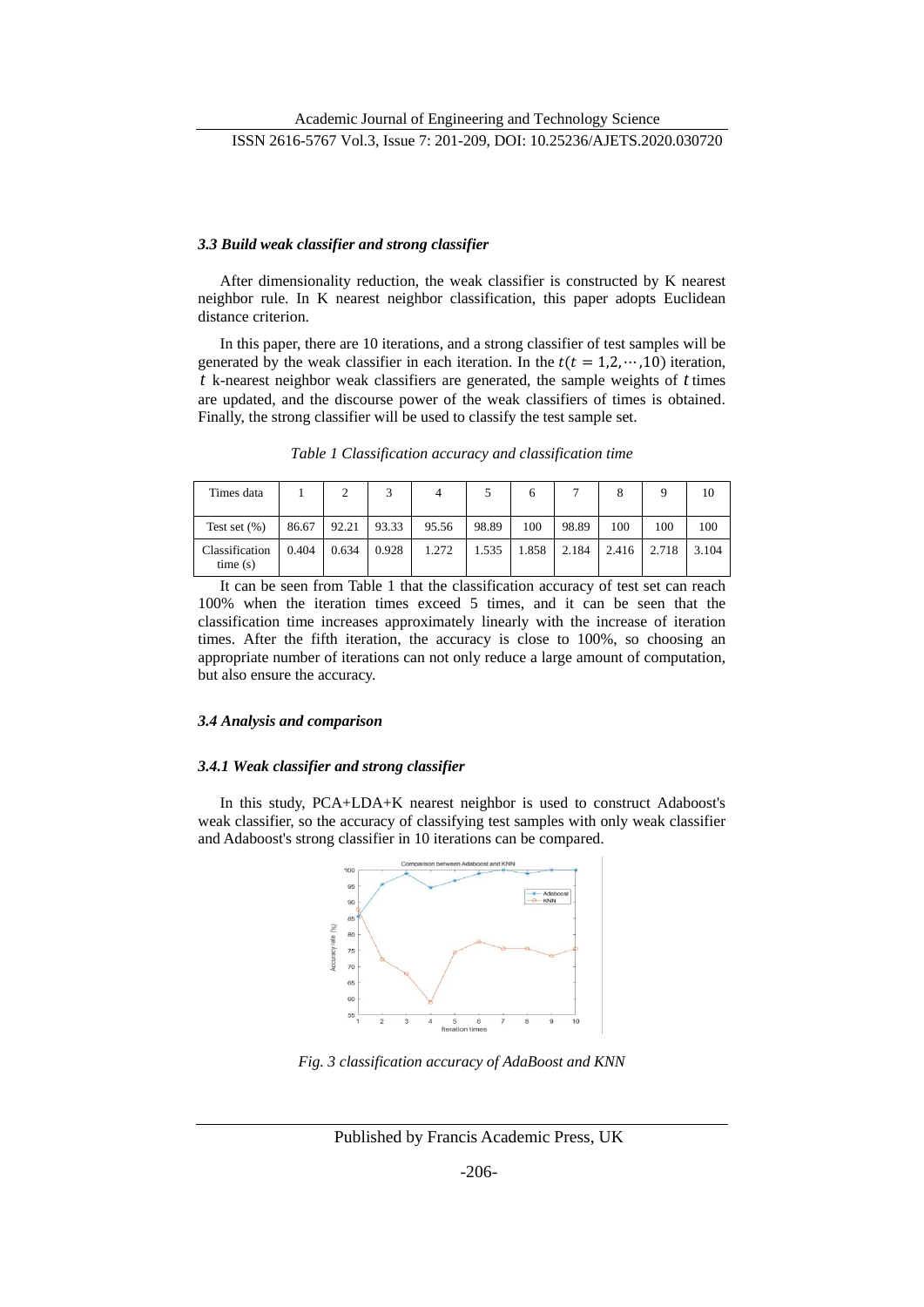| Number 1<br>method |       |       | 3     |       |       | 6     | 7     | 8     | 9     | 10    | Average |
|--------------------|-------|-------|-------|-------|-------|-------|-------|-------|-------|-------|---------|
| Adaboo 85.55<br>st |       | 95.55 | 98.88 | 94.44 | 96.66 | 98.88 | 100   | 98.88 | 100   | 100   | 96.87   |
| <b>KNN</b>         | 87.77 | 72.22 | 67.77 | 58.88 | 74.44 | 77.77 | 75.55 | 75.55 | 73.33 | 75.55 | 73.89   |

*Table 2 Classification accuracy of Adaboost and KNN (%)*

It can be seen from fig. 3 and table 2 that the best classification accuracy is only 79.77%, and the worst case can be as low as 60% in 10 iterations when only weak classifiers with PCA+LDA+K neighbors are used.When Adaboost is used for classification, the best classification accuracy can reach 100%, and the worst case is 87.78%, which tends to 100%.

## *3.4.2 PCA and LDA*

In this paper, PCA+LDA algorithm is used to reduce the dimension of training and test samples. Considering the influence of PCA and LDA on the weak classifier constructed by K nearest neighbor and the strong classifier finally generated.



*Fig. 4 Comparison of PCA and LDA*

| Table 3 PCA and LDA Consumption Schedule (S) |  |  |  |
|----------------------------------------------|--|--|--|
|----------------------------------------------|--|--|--|

|                    |       |       |       |       |       |       | $\sim$ |       |       |       |  |
|--------------------|-------|-------|-------|-------|-------|-------|--------|-------|-------|-------|--|
| Number of<br>times | 1     |       |       | 4     |       | 6     |        | 8     | 9     | 10    |  |
| PCA                | 0.390 | 0.777 | 1,249 | 1.482 | 1.860 | 2.202 | 2.586  | 2.928 | 3.355 | 3.624 |  |
| LDA                | 3.644 | 6.994 | 10.38 | 13.85 | 16.99 | 19.45 | 22.59  | 26.39 | 29.10 | 33.21 |  |
| PCA+LDA            | 0.418 | 0.809 | 1.369 | 1.765 | 2.023 | 2.517 | 2.941  | 3.321 | 4.062 | 4.303 |  |
|                    |       |       |       |       |       |       |        |       |       |       |  |

Published by Francis Academic Press, UK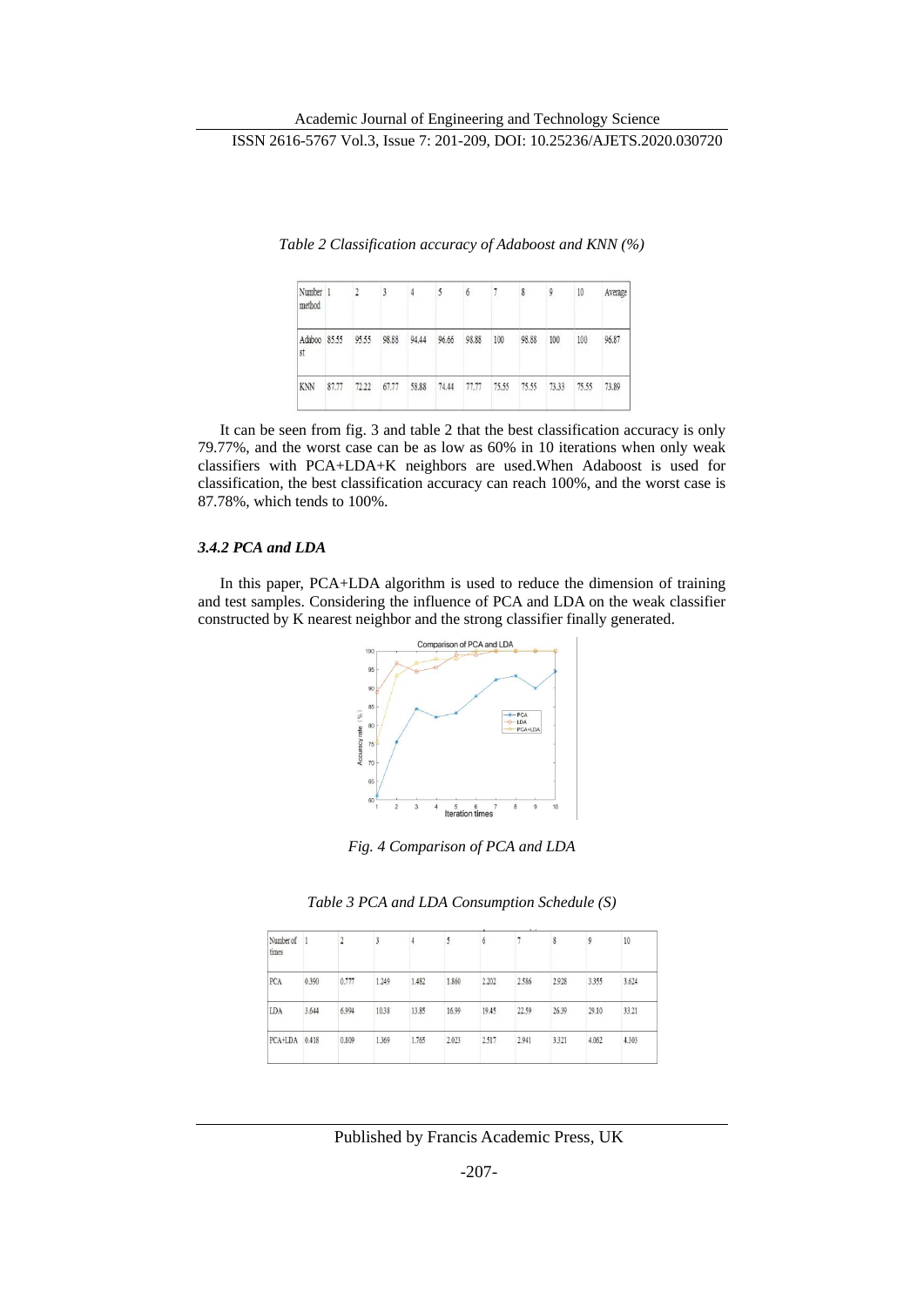It can be seen from fig. 4 that with PCA dimension reduction, LDA dimension reduction and PCA+LDA dimension reduction, the classification accuracy of the final strong classifier will increase with the increase of iteration times. However, there are some gaps between PCA and the other two methods. However, using LDA and PCA+LDA has little difference in effect.

However, it can be seen from table 3 that although LDA is used, the classification effect can be improved. However, when calculating the inter-class scatter matrix and the intra-class scatter matrix, it takes a lot of time because the sample dimension is too high, which is about 10 times as long as the PCA algorithm is used to reduce the dimension, and there is also a small sample problem.

To sum up, PCA used in this paper has the characteristics of low computation but low accuracy, while LDA has the disadvantage of high accuracy but large computation. Therefore, using PCA+LDA algorithm can not only achieve high classification accuracy, but also save a lot of time.

## **4. Conclusion**

The experimental results show that the Adaboost strong classifier composed of K-nearest neighbor classifier as weak classifier can quickly, accurately and nondestructively classify the storage time of lettuce. The experimental data show that the classification accuracy can reach about 98% after five iterations, and the classification time is only about 3.6s even after ten iterations. However, because the sample interval selected in this project is 12 hours, and the time interval is slightly larger, the classification system of samples with smaller time interval needs further study.

#### **References**

- [1] Hu Yue, Cui Wen, Jin Minfeng, et al. Effects of different cultivation methods on the growth and nutritional quality of lettuce [J]. Journal of Shanghai Normal University (Natural Science Edition), 2019,48(05):566-573.
- [2] Parrini S, Acciaioli A, Franci O, et al. Near Infrared Spectroscopy technology for prediction of chemical composition of natural fresh pastures[J]. Journal of applied animal research, 2019, 47(1): 514-520.
- [3] Yin Shikui, Feng Guohong, Li Chunxu, et al. Optimization of coniferous wood basic density estimation model based on near infrared spectral band optimization [J]. Journal of Central South University of Forestry and Technology, 2020, (03):85-95.
- [4] Cheng Jiabing, Zou Xiangjun, Lin Guichao, et al. Fast detection method of green litchi by cascade classifier based on AdaBoost algorithm [J]. Automation and Information Engineering, 2018,39(05):38-44.
- [5] Anna K G E, Amir H E, Andres E. Classification models for heart disease prediction using feature selection and PCA[J]. Elsevier ltd, 2020, 19: 67-74.
- [6] Tatiana V N, João C M. Barreira, et al. Phylogenetic insights on the isoflavone